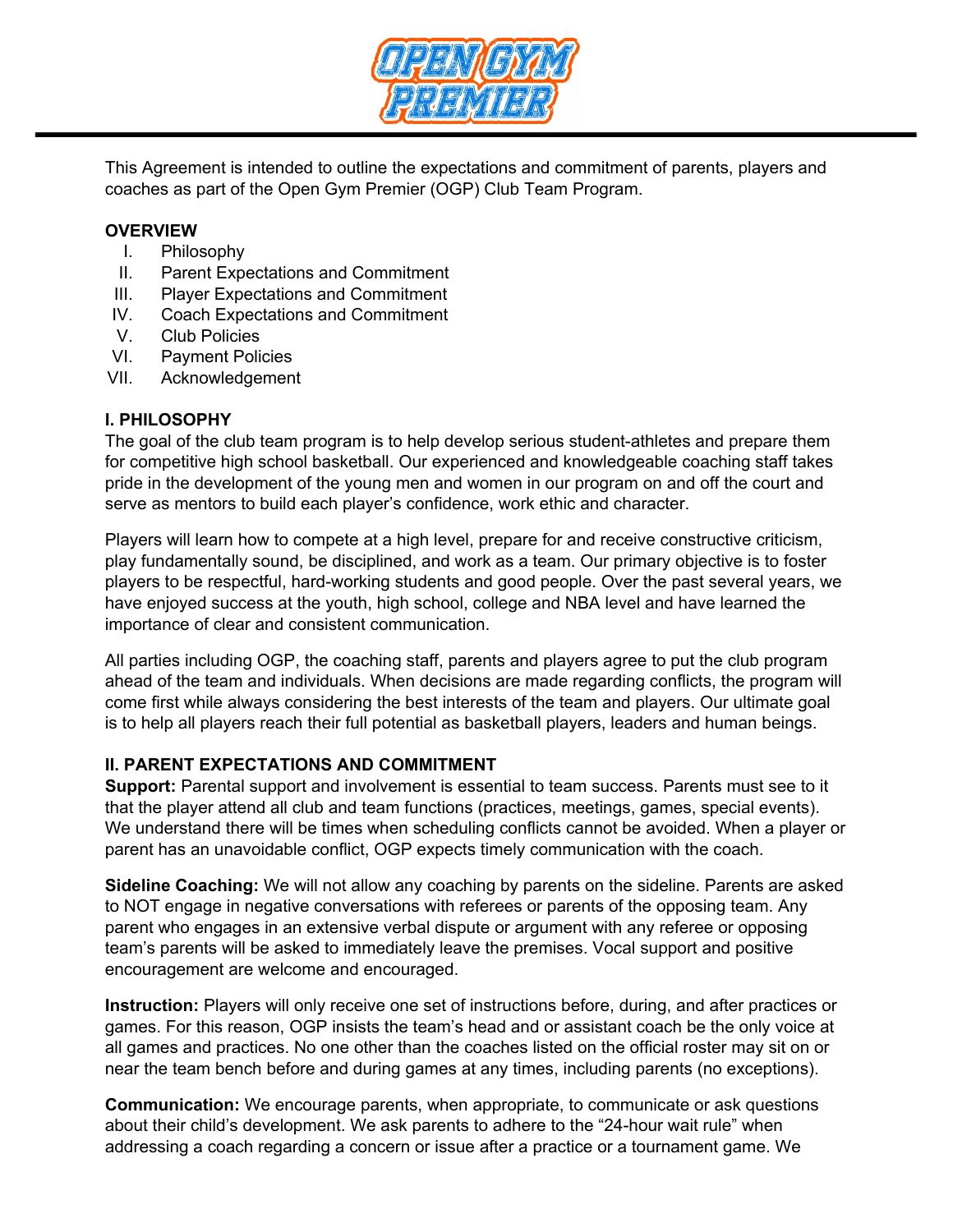

suggest parents encourage their child to speak up and communicate for themselves with their head coach whenever possible.

## **III. COACH EXPECTATIONS AND COMMITMENT**

OGP coaches will conduct themselves in a professional manner, adhering to these standards:

- Be on time and prepared for practices and games.
- Dress and act in line with the values and standards of the Organization.
- Provide positive and constructive feedback to the team and players.
- Communicate in a transparent, honest and professional manner.
- Assist players in any way possible with their development and journey as a player.
- Promote team chemistry and unity while teaching and stressing team concepts.
- Prepare players to excel at the next level with a sound understanding of the game.
- Help players develop the individual skills to contribute to the success of the team.
- Address parent issues and concerns in a respectful manner.
- Build each individual player's confidence levels.
- Hold players accountable yet provide sound advice to propel player in a positive direction.

Coaches are responsible for the conduct of the team, on and off the court, when the team is together and participating in club events. Coaches agree to put their team ahead of the individual player. If conflicts arise between the team, a player, parent, or coach, the head coach and Program Director will be responsible for making necessary changes for the good of all parties involved. All decisions will be made after gathering all relevant information and consulting with those involved.

# **IV. PLAYER EXPECTATIONS AND COMMITMENT**

Players agree to uphold the following standards and expectations:

- Accepting a roster spot is a four month commitment.
- Attend all team practices, tournaments and special events.
- Wear practice jersey to every practice and full uniform to all games.
- Players are encouraged to attend our weekly skills clinic.
- Notify your coach if you are going to be absent or late to any practice or game.
- Playing time will be based upon the player's performance, subject to the coach's discretion. Playing time is earned, not given.
- Sportsmanship and a positive attitude are expected at all times and will be reinforced both on and off the court.
- No offensive language. No fighting. No exceptions!
- All players must submit their most recent report card in September and January as part of our All-Academic Team awards. Any player who does not have a passing grade in any core subject class will NOT be eligible to participate in the next upcoming tournament.

OGP and the coaching staff will enforce these expectations and commitment standards. We acknowledge excused absences as emergencies, sickness, family situations, religious conflicts and school conflicts. An unexcused absence will result in loss of starting spot or reduction in minutes. Multiple unexcused absences will result in sitting out a half and potentially a full game.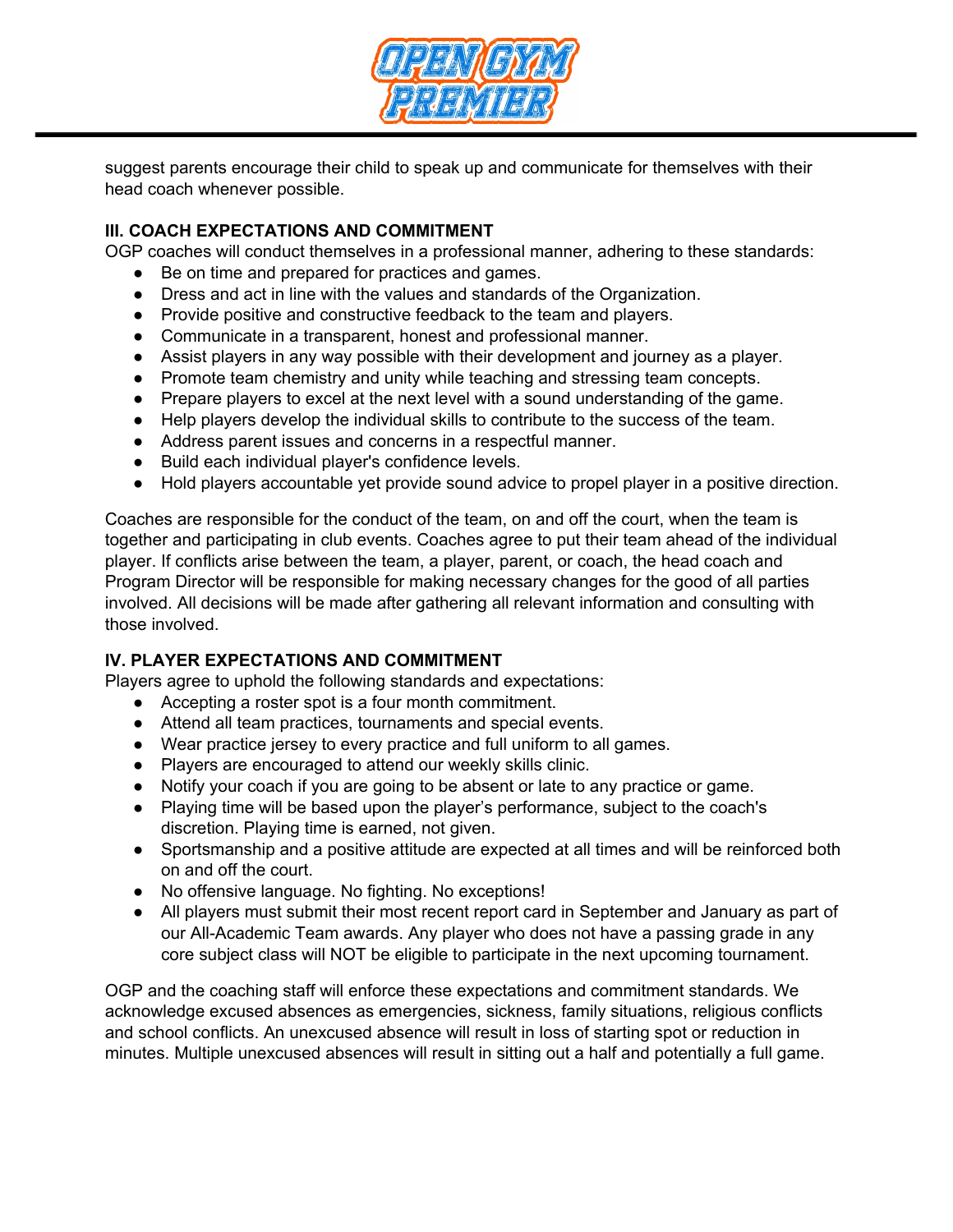

# **V. CLUB POLICIES**

**Travel Tournaments:** Each team will participate in at least one travel tournament every six months. A moderate per player travel fee will be applied for each travel tournament to cover additional coaching costs (lodging, travel, food, etc.). This fee is typically \$100 per player or less and must be paid timely and by the due date in order to be eligible to participate in the travel tournament. We will ask parents and players for a firm commitment several months prior to each travel trip and expect parents and players to follow through on their commitment. Any team that does not have enough committed players who have paid the travel fee in advance will not participate in the travel tournament and fees will be refunded.

**OGP+:** All OGP club team players are eligible to participate in OGP+ each season. The primary purpose of this program is to offer additional tournaments to players looking to play more competitive games. All players who choose to participate in this supplemental program must abide by the protocol set forth in the specific OGP+ program and will not have any impact on their participation on their regular OGP team. See website for more details.

**OGP National:** Once per year we will invite specific players, chosen by a vote among our coaching staff, to attend our OGP National training camp with the opportunity to earn a spot on our OGP National teams. All players chosen to participate in this supplemental program must abide by the protocol set forth in the specific OGP National program and will not have any impact on their participation on their regular OGP team. See website for more details.

**OGP Cares:** OGP will host one (1) seasonal clinic as part of our OGP Cares program, dedicated to improving grassroots basketball and serving underprivileged players. All players will be able to attend, at no cost, by bringing a full paying friend to participate in the event. The proceeds from the event will be used to assist players and families in need of financial aid.

### **VII. PAYMENT POLICIES**

**Monthly Auto-Pay:** All monthly team fee payments must be submitted online at www.opengympremier.com. Payments will auto-debit every thirty (30) days from the initial anniversary date. Payments by cash or check will not be accepted.

**Default:** Any player is in default when payments are delinquent past seven (7) days. Players will be prohibited from participating in any club competition and all membership privileges may be revoked, unless otherwise discussed with the Program Director.

**Refunds:** No refunds will be granted to players who drop out during their four (4) month commitment to the club. Players who leave the program without an approved reason will be charged for the full amount of the next/following month. Special circumstances (injuries, relocation, school) will be reviewed on a case by case basis. Refunds will not be granted five (5) business days after any payment has been made.

**Financial Aid:** Families may apply for financial aid within five (5) days after accepting a roster spot. Submitted applications will be reviewed by the Program Director.

### **VIII. ACKNOWLEDGEMENT**

The OGP Club Program, coaching staff, parents and players agree to uphold the standards and expectations of the OGP Club Program outlined herein. All parties acknowledge that the player